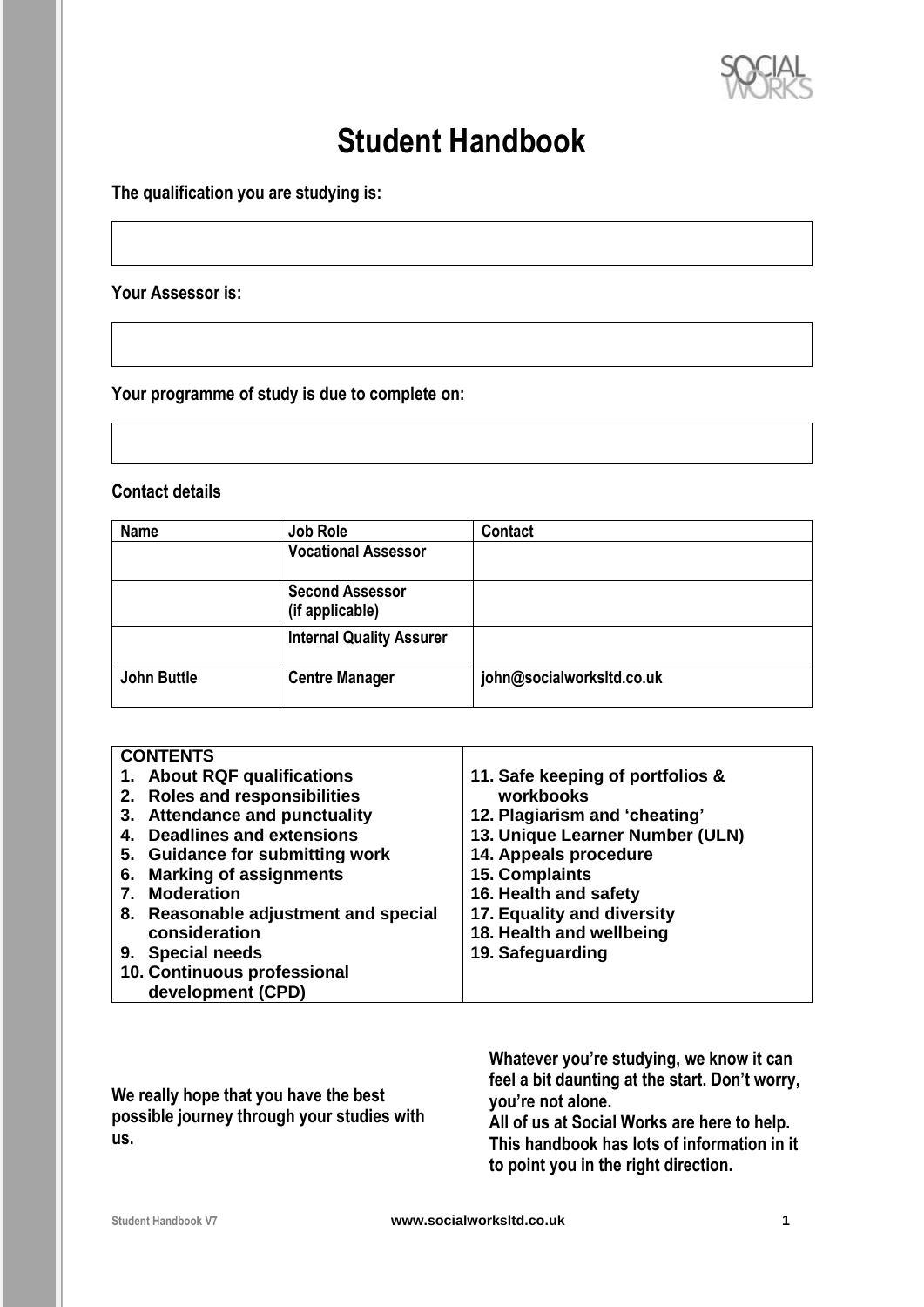

**If you have any questions about anything to do with your studies, just ask – questions are what learning is all about!**

# **1. About RQF qualifications**

RQF stands for Qualifications and Credit Framework. It is the new name and structure for what used to be known as NVQs (National Vocational Qualifications).

RQF qualifications are divided in to 'units' that make up the qualification's learning goals. Each unit will have a title, a unit code and a learning 'credit' value.

#### *For example*

| טועוווטונט וט ו |                                  |
|-----------------|----------------------------------|
|                 | Unit code: F/602/0097            |
| Unit title:     | Understand Mental well-being and |
|                 | mental health promotion'         |
| Credits:        | 3                                |

For any qualification you do under the RQF, a minimum credit value will be assigned to demonstrate successful achievement of that qualification.

Qualifications under the RQF are divided into Awards, Certificates and Diplomas, depending upon how many credits you have achieved.

Credits can be transferred from one course to another (however there are rules about how they are combined etc).

If you would like to know more about 'units', 'credits' or how they combine, just ask your assessor or any one at Social Works Ltd.

# **2. Roles and responsibilities**

#### *The role of the* **assessor/tutor**

The assessor/tutor is the person who will work with you to teach and guide you through your studies, they:

- Give you advice, information and guidance on your learning choices.
- Providing candidate induction and initial assessment to ensure you are aware of your own responsibility in the process.
- Identification of prior achievement that is relevant to the units/elements being claimed, and sources of evidence that achievement
- Ensuring you are aware of the centre appeals procedure.
- Plan your studies with you and identify any special support you might need.
- help you understand what is meant by the RQF's qualification standards in relation to your studies and work
- Identify where the evidence to meet your qualification's standards can be found.
- Undertake classroom teaching, tutorials, observations and discussions with you.
- Review the evidence collected by you as evidence against meeting national qualification standards.
- Provide positive feedback and support to you, including giving feedback in any area where improvements in performance are expected or desired.
- Advise you in how to develop your portfolio of evidence.
- Work in a non-discriminatory, respectful and supportive way.
- Develop their own knowledge and assessment skills to maintain consistency in their work.

Assessors are expected to:

- Have regular contact with their learner(s).
- Attend assessor and standardisation meetings with other assessors - at least 3 times a year.
- Ensure learners keep records of assessment plans, reviews, feedback and advice.
- When necessary, meet with the internal/external verifier (see below for what they are and what they do).

#### *The role of* **the learner**

Your assessor will provide support, give advice and guide you through the RQF process. Whether you are attending classroom sessions or meeting with your assessor on a one to one basis, please ensure you:

- make the most of this time
- clearly understand the work set
- have clear expectations of what is to be achieved before your next session
- recognise that you, not your assessor, are responsible for providing the evidence you need to show achievement towards your qualification

Please remember your assessor is there to guide you, so if in doubt, just ask.

To achieve your qualification you must complete ALL elements of each RQF unit set. This includes 'knowledge' (written or discussed evidence) as well as any 'observed' criteria (where your assessor must see you in a real work environment). You, the learner are expected to: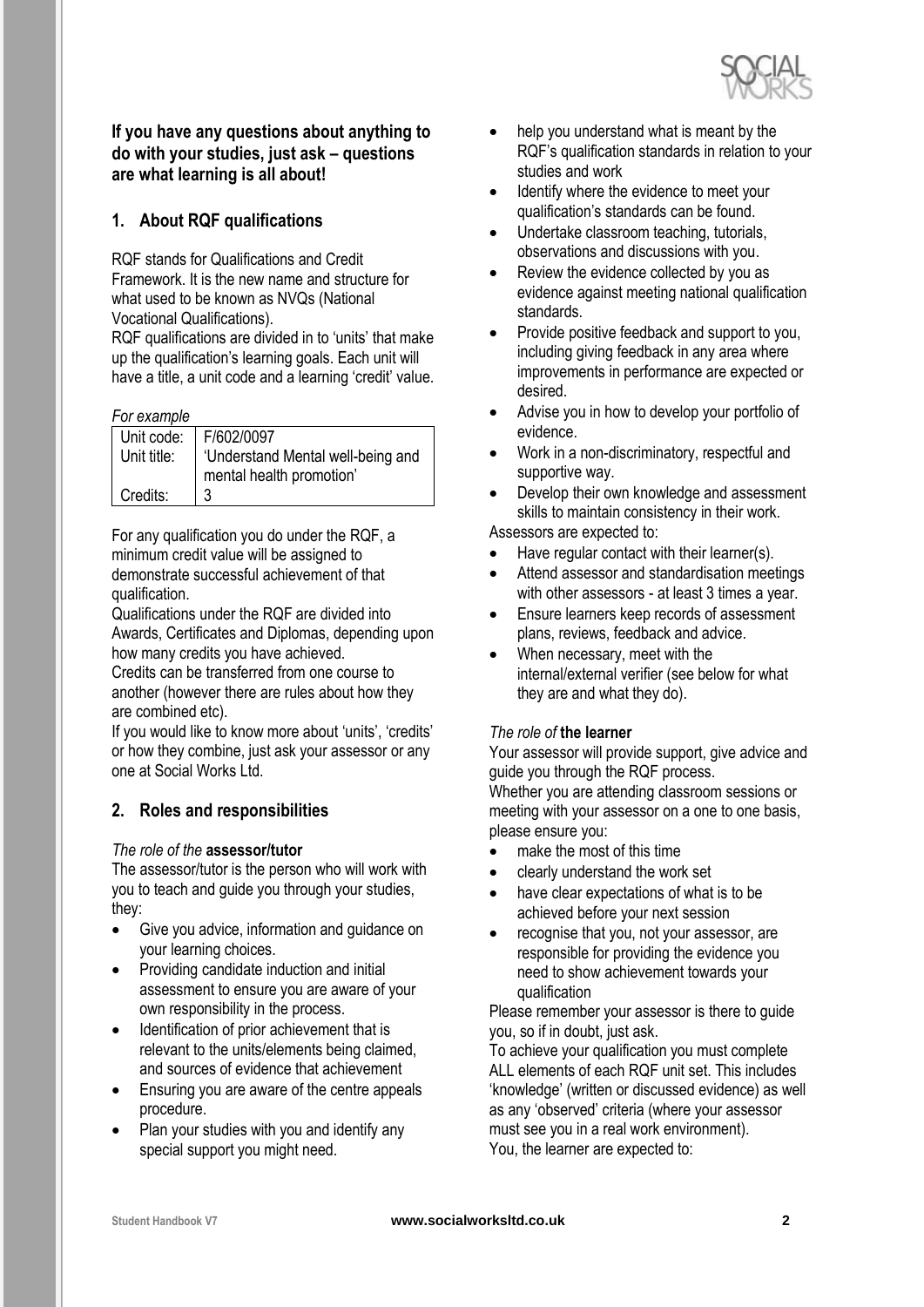

- Agree assessment plans with your assessor and identify where evidence can be found.
- Keep evidence and arrange it into a portfolio acceptable to the awarding organisation.
- Provide evidence of prior achievement that is relevant to the credit/units being claimed, and sources of evidence of that achievement
- Agree assessment plans with your assessor and identify where evidence can be found.
- Keep evidence and arrange it into a portfolio acceptable to the awarding organisation.
- Give your evidence to the assessor for marking and undertake any further work required at agreed times.

Where your course requires, your assessor will observe you working to meet the standards specified for each or your qualification units. You will need to explain how you work to that standard. This is known as a 'reflective account' or 'learner explanation'.

#### *The role of the* **internal quality assurance manager**

The internal quality assurance manager coordinates all Social Works Ltd's internal quality assurers. They will also undertake their own quality assurance assessments of learners' work, as well as:

- Ensure that the RQF statement of purpose is adhered to at all times by all people involved with the RQF.
- Monitor all RQF activity within Social Works Limited.
- Quality assures the assessment procedures within Social Works Limited on a daily basis, and ensures that assessor meetings, internal quality assurance meetings and standardisation meetings are taking place.
- Keep in regular contact with awarding bodies' external verifiers and meets twice yearly with each awarding body's external verifiers to review and monitor the centre's practices.
- Register and certificate learners for their Diploma.
- Keep up to date with the awarding organisation's policies and procedures and incorporates these in to those of Social Works Limited.
- Support and encourage all assessors and internal quality assurers (IVs) with the RQF process.
- Is the Centre's primary agent for ensuring the assessment process and its outcomes are
- Demonstrate that your learning outcomes are achieved.
- Meet with the quality assurance co-ordinator (IV) and external verifier if and when the need should arise.
- Provide evidence of achievement to the quality assurance co-ordinator /external verifier on request.
- Have the responsibility to inform the assessor if you are unable to keep an appointment and to re-book as soon as possible
- Work in a non-discriminatory and respectful way with your assessor and fellow learners.

valid, reliable and meet the requirements of awarding bodies.

• Ensure equal opportunities and nondiscriminatory principles are upheld.

#### *The role of the* **internal quality assurer***:*

Internal quality assurers (often referred to as IVs or internal verifiers):

- Oversee the assessment process and outcomes, ensuring that the correct records are kept.
- Are accountable for ensuring that quality and consistency of the assessment process as applied.
- Ensure that assessors apply the process of assessment in a standardised manner.
- Ensure assessment judgements are applied consistently.
- Ensure assessments are checked through interim and summative sampling both through the work of each assessor and the evidence being presented by the learner.
- Ensure records of learner achievement are kept accurately and are regularly updated.
- Train, coach, advise and support assessors and learners.
- Ensure equal opportunities and nondiscriminatory principles are upheld.
- provide regular up-dates and reviews of assessment practice by means of:
	- $\checkmark$  assessor support meetings
	- ✓ written updates
	- individual meetings with assessors
	- $\checkmark$  visits to the service to meet learners and supervisors

*The role of the* **external quality assurer** (often called external verifier or EV) *(employed by the awarding body)*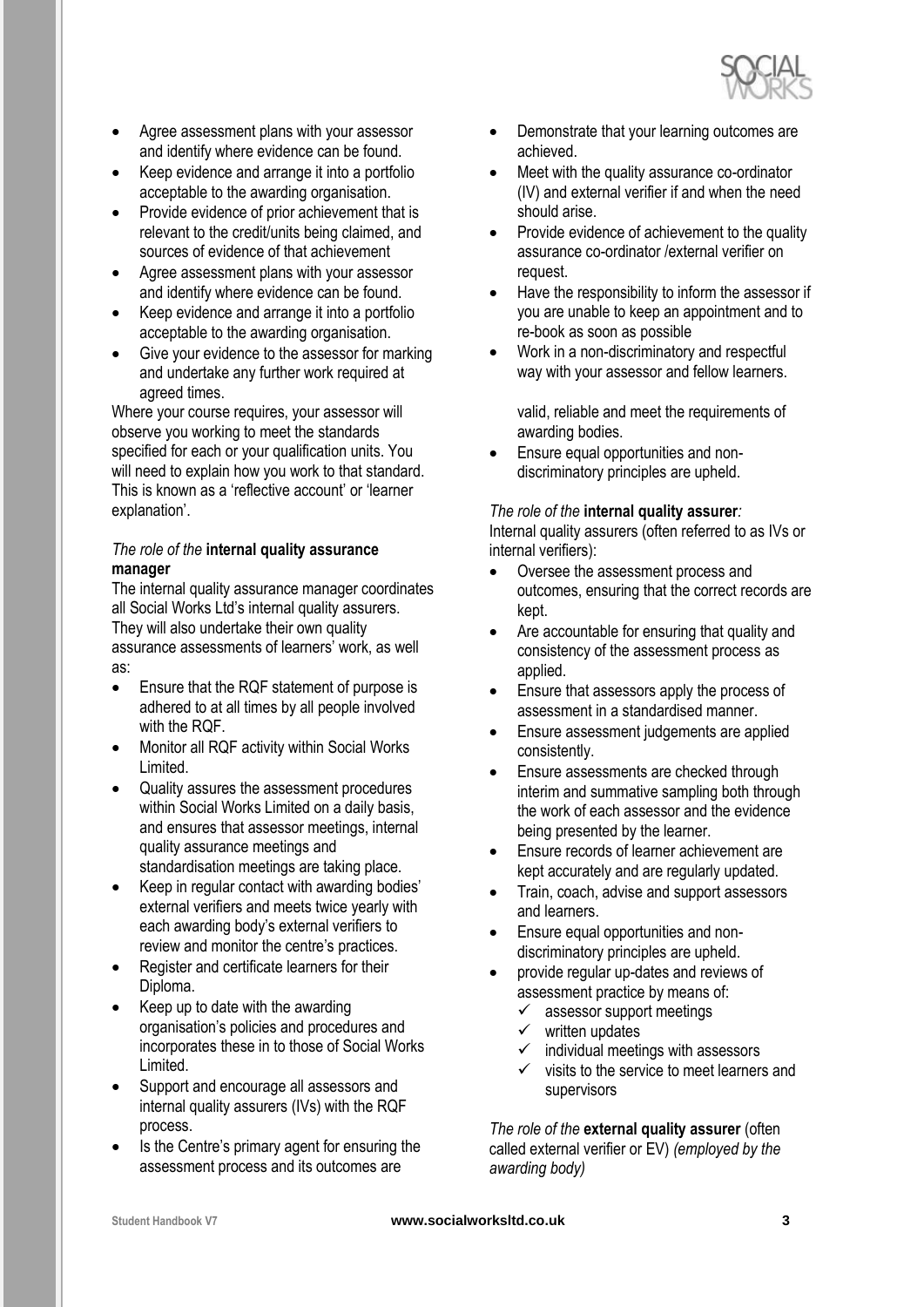

The external quality assurer (EV):

- Ensures that decisions on competence are consistent across centres.
- Ensures that the quality of assessment and verification meets National Standards.
- Samples learner assessments, monitors assessments and verification procedures in centres.
- Makes regular visits to centres and assessment locations.
- Ensures that their own verification practice meets the agreed National Standards.

An EV works for the awarding body accrediting qualifications and is independent of Social Works.

# **3. Attendance and punctuality**

We expect our staff and learners to have a positive attitude to their learning and to encourage each other towards achieving the best possible results. Working in fellowship with your colleagues is part of your professional value base.

As part of this commitment we expect 100% attendance and punctuality at all sessions from both learners and assessors.

Records of attendance will be maintained by your assessor. An unsatisfactory level of attendance and punctuality may lead to an intervention and possibly being withdrawn from the programme.

If you have a valid reason for being absent please email, text or call your assessor as soon as possible in advance of your planned session and if applicable please ensure your line manager is also aware.

Failure to notify us in advance will mean that your absence is recorded as unauthorised on the register.

#### **4. Deadlines and extensions**

Assignments must be submitted by the deadline date for submission. If you are unable to submit coursework by the deadline date, through illness or other unforeseen circumstance, then please speak to your assessor as soon as possible. Failure to submit work on time may lead to you falling behind in your learning programme, and could affect your ability to complete.

#### **5. Guidance for submitting work**

Please make sure that you put your name, together with the unit number, title of unit, qualification level

and the date completed at the top of all submitted work.

*For example:*

| <b>Collette Busby</b>                        |  |
|----------------------------------------------|--|
| SHC 31: Promote communication in health,     |  |
| social care or children's and young people's |  |
| settings                                     |  |
| Level 3                                      |  |
| 04/03/13                                     |  |

We recommend you back up your work electronically (on a memory stick for example), or take a photocopy if you are handwriting your work.

#### **6. Marking of assignments**

Assignments will be formally marked after the deadline date as a 'pass' or 'refer'. If you are given a 'refer' on a piece of work, your assessor will discuss this with you. This piece of work should be submitted as a new piece with your next set of assignments.

Feedback will be provided verbally and in writing by your assessor.

# **7. Moderation**

All assignments are subject to a process of internal quality assurance (internal verifying) and additional requirements may be set to achieve competence as a result of this process

A sample of assignments is also moderated by an external verifier where appropriate (this will usually be someone from the Awarding Body that accredits your qualification). Once again additional requirements may be set to achieve competence as a result of this process.

#### **8. Reasonable adjustment and special consideration**

Social Works Ltd aims to facilitate open access to all qualifications for Learners who are eligible for reasonable adjustment and/or special consideration in assessments, without compromising the assessment of the skills, knowledge, understanding or competence being measured.

This will be achieved through:

*Reasonable Adjustment* – This is agreed at the pre-assessment planning stage and is any action that helps to reduce the effect of a disability or difficulty, which places the learner at a substantial disadvantage in the assessment situation.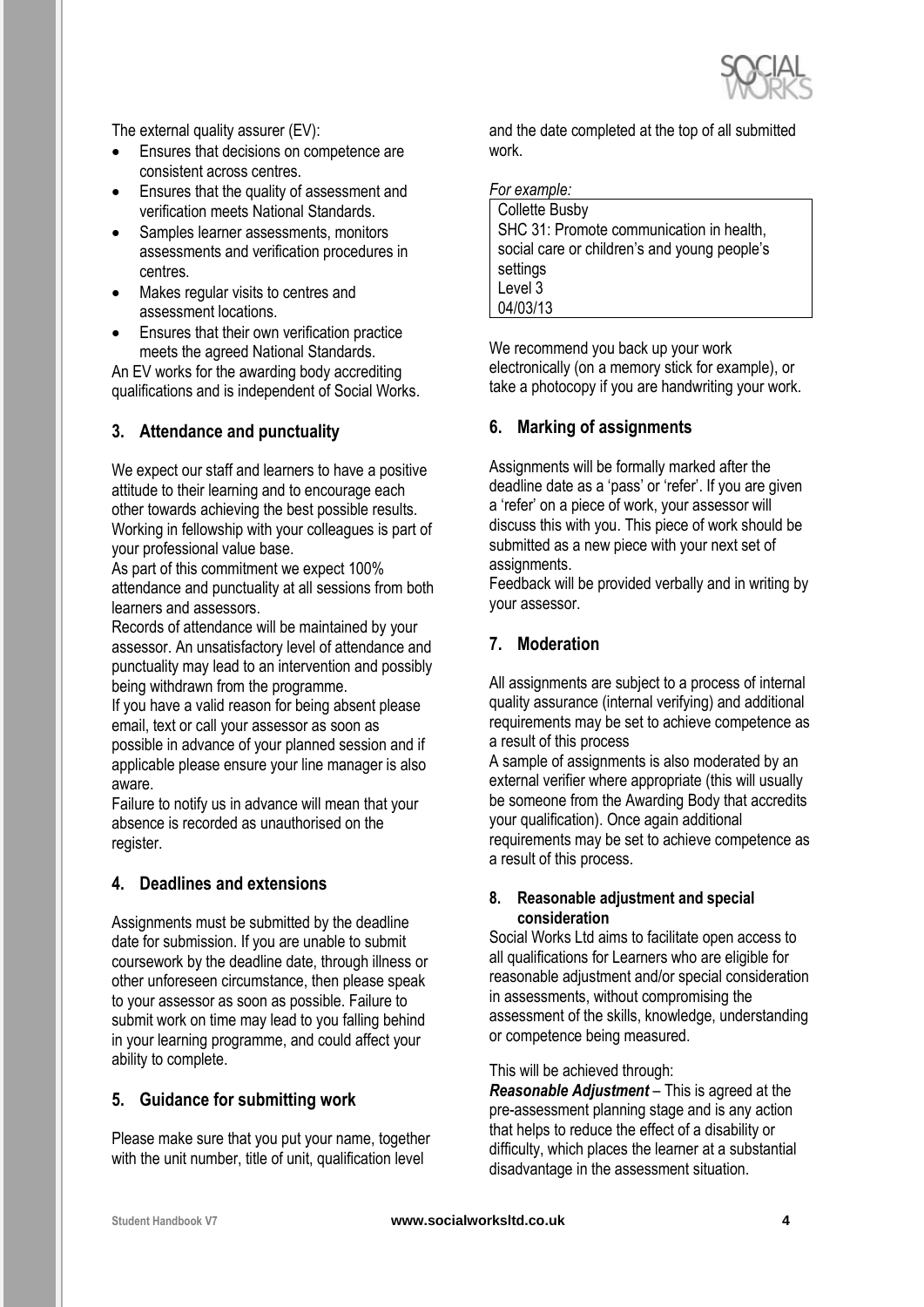

Reasonable adjustments must not affect the reliability or validity of assessment outcomes nor you an assessment advantage over other Learners undertaking the same or similar assessments.

**Special Consideration – This is a post**assessment allowance to reflect temporary illness, injury or indisposition that occurred at the time of assessment. Any special consideration granted cannot remove the difficulty you faced at the time of assessment and can only be a relatively small adjustment to ensure the integrity of the assessment is not compromised. Special consideration cannot apply to 'license to practice' units within a qualification, or to 'license to practice' qualifications.

A reasonable adjustment helps to reduce the effect of a disability or difficulty that places the Learner at a substantial disadvantage in the assessment situation.

Reasonable adjustments may involve:

- Changing usual assessment arrangements
- Adapting assessment materials
- Providing assistance during assessment
- Re-organising the assessment physical environment
- Changing or adapting the assessment method
- Using assistive technology.

Social Works Ltd understands that reasonable adjustments must be approved (internally or externally) and set in place prior to assessment commencing. It is an arrangement to give a Learner access to a qualification.

For more information on reasonable adjustments see your assessor. You can get a full copy of Social Works Limited's *Reasonable Adjustment and Special Consideration Policy* from anyone at Social Works Limited. or any Social Works staff.

# **9. Special needs**

Social Works Ltd will ensure that every possible effort is made to support all learners on the programme, including those who may have additional or special need requirements. Learners may word-process their work or record it on tape to be transcribed. Documents can be

supplied in large print format.

Additional support and assessor time can be made available where needed.

The needs of the learner will be addressed on an individual basis in a positive way with due

consideration given to the possible sensitive nature of the issue.

Any learner who feels the need for special consideration should discuss this with their assessor or the quality assurance co-ordinator *at the earliest opportunity* so that we can make the necessary arrangements.

# **10. Safe keeping of portfolios & workbooks**

Your portfolio/workbook is your responsibility and you should keep it safe and secure at ALL times. Your portfolio/workbook could be called for at any time by an internal quality assurer (IV) or external verifier (EV).

Your assessor will provide you with feedback and planning sheets, these should be kept safe in your portfolio/workbook. These are very important as the will give details of work you have completed and where you have shown competence.

# **11. Continuous professional development (CPD)**

Continually developing your knowledge base is an essential way for you to keep your work knowledge up to date.

For some courses this is compulsorily (your assessor will be able to tell you). It is simple to keep a CPD record.

We strongly recommend that you keep a monthly record of your Continuing Professional Development (CPD), in a similar way to the example below:.

*For example:*

| Week<br>commencing | <b>Activity</b>                                     | <b>Hours</b> | <b>How this</b><br>helps my<br><b>CPD</b>                   |
|--------------------|-----------------------------------------------------|--------------|-------------------------------------------------------------|
| 28/05/17           | Safeguarding<br>of vulnerable<br>adults<br>workshop | 3<br>hours   | Keeping me<br>informed on<br>the latest<br>good<br>practice |

# **12. Plagiarism and 'cheating'**

Plagiarism is the act of taking another person's writing, conversation, song, or even idea and passing it off as your own. This includes information from web pages, books, songs, television shows, email messages, interviews, articles, artworks or any other medium. It is commonly known as 'cheating' and will not be tolerated.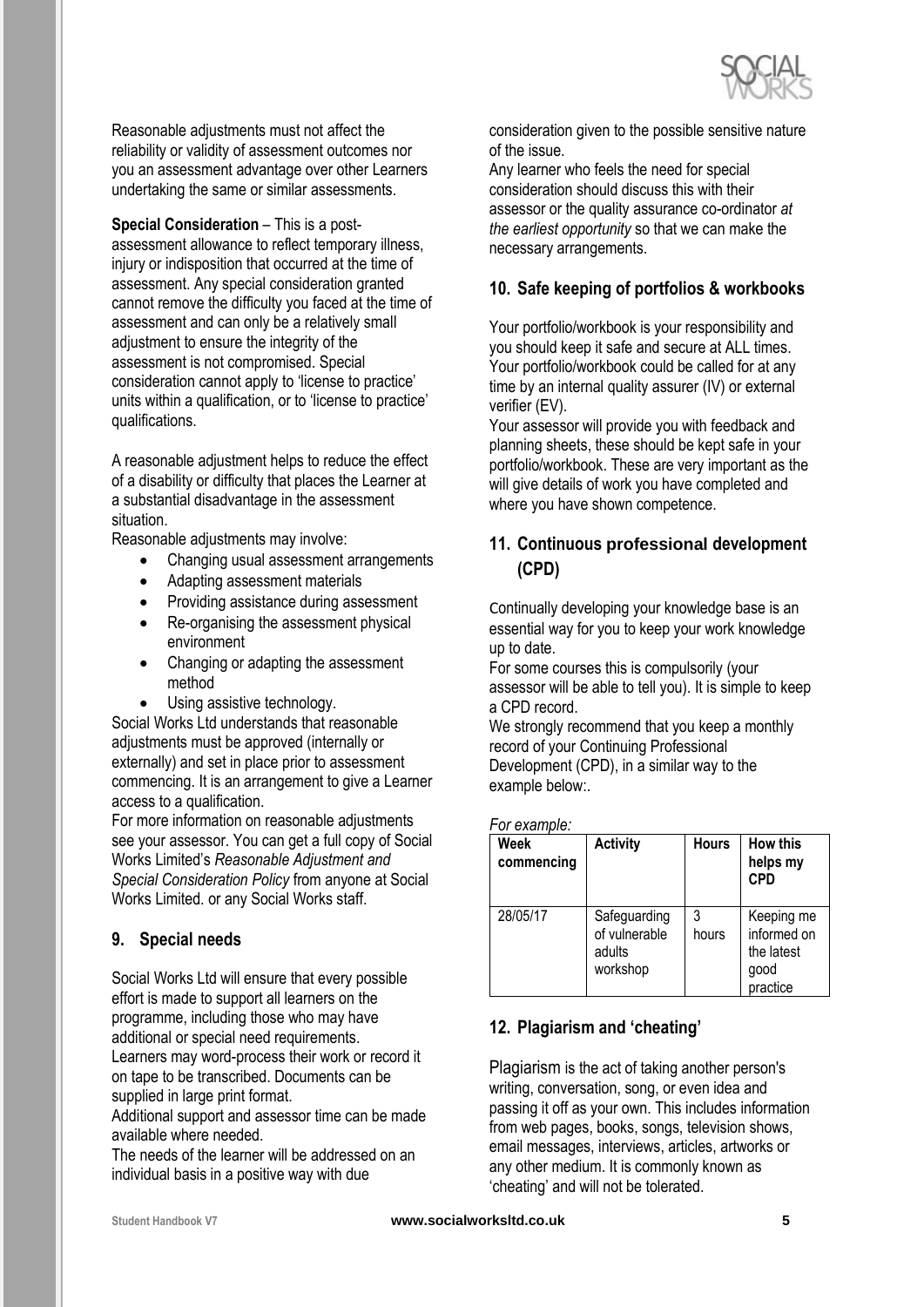

Whenever you paraphrase, summarise, or take words, phrases, or sentences from another person's work, it is necessary to indicate the source of the information. You can either do this by adding a reference list at the end of your assignments, or you can credit the quote within the document. Please ask your assessor if you would like further guidance on how to reference your sources. Work submitted that is found to plagiarised will not be accepted and will need to be completed again. In some cases, repeated deliberate plagiarism or cheating may result in withdrawal from a course.

#### **13. Data and Unique Learner Numbers**

A Unique Learner Number (ULN) is a 10-digit number which is unique to each learner and is used in England, Northern Ireland and Wales. If you have a ULN already, enter this on your Social Works Course Registration form. If you do not already have a ULN, or do not know it, Social Works will check with the government's Learning Records Service and either find it for you or assign you one if you need it.

All learners on a course with Social Works need a ULN if their course is part of the Qualification and Credit Framework (RQF). Your ULN will be used by awarding organisations to populate a central personalised Learner Record of qualifications achieved by you within the RQF Framework. If you have any queries about the ULN, please ask your assessor/tutor.

The personal information you provide to us may be shared with other organisations (such as Skills for Care, Awarding Bodies etc) for education, training and employment related purposes, including for research. At no time will your personal information be passed to organisations external of Social Works Limited Ltd for sales purposes. All information will be processed and stored in accordance with the EU General Data Protection Regulations and all other relevant legislation. Social Works Ltd is registered with the information Controllers Office, under the reference number Z1298265

#### **14. Appeals procedure**

If you feel an assignment has been unjustly 'referred', please speak directly to the assessor who marked it in the first instance to express your concerns. Hopefully this discussion will resolve the

situation and make you clearer about the reasons this decision was made.

If you are still unhappy, you can appeal an academic decision. Appeals procedures are in place to allow learners to challenge the outcomes of any assessment if they consider that the assessment has not been carried out properly. Every attempt will be made to ensure that the procedures will adhere to the principles of natural justice, fairness, equity, independence, objectivity, equal opportunities, anti-racism and antidiscrimination and special needs.

Appeals are allowed on the following grounds:

- the conduct of the assessment.
- adequacy of the range, nature and comprehensiveness of the evidence.
- adequacy of the opportunities offered to demonstrate competence.

The outcomes of the appeal may be:

- confirmation of the original decision.
- instructions that the competence be reassessed by the same or a different assessor.
- a judgement that the evidence presented is an adequate demonstration of competence and a recommendation that the assessment decision be reconsidered.

If learners consider that the appeal procedures have not been carried out properly they can complain firstly to the centre and, if still dissatisfied, directly to the awarding body.

Please ask your assessor or the Centre Manager for full information on our academic appeals process.

Complaints can be made to your assessor, internal quality assurance manager, centre manager for Social Works Ltd or direct to your qualification's awarding body.

#### **15. Complaints**

Customer feedback is important to Social Works Limited and we always welcome feedback whether positive or negative.

If you have any complaint about any aspect of your experience with Social Works Ltd, please raise this with your assessor, the internal quality assurance manager or centre manager for Social Works Ltd immediately so that we can investigate and resolve the issue. Our formal *Complaints Procedure* can be sourced from anyone in Social Works Ltd.

#### **16. Health and safety**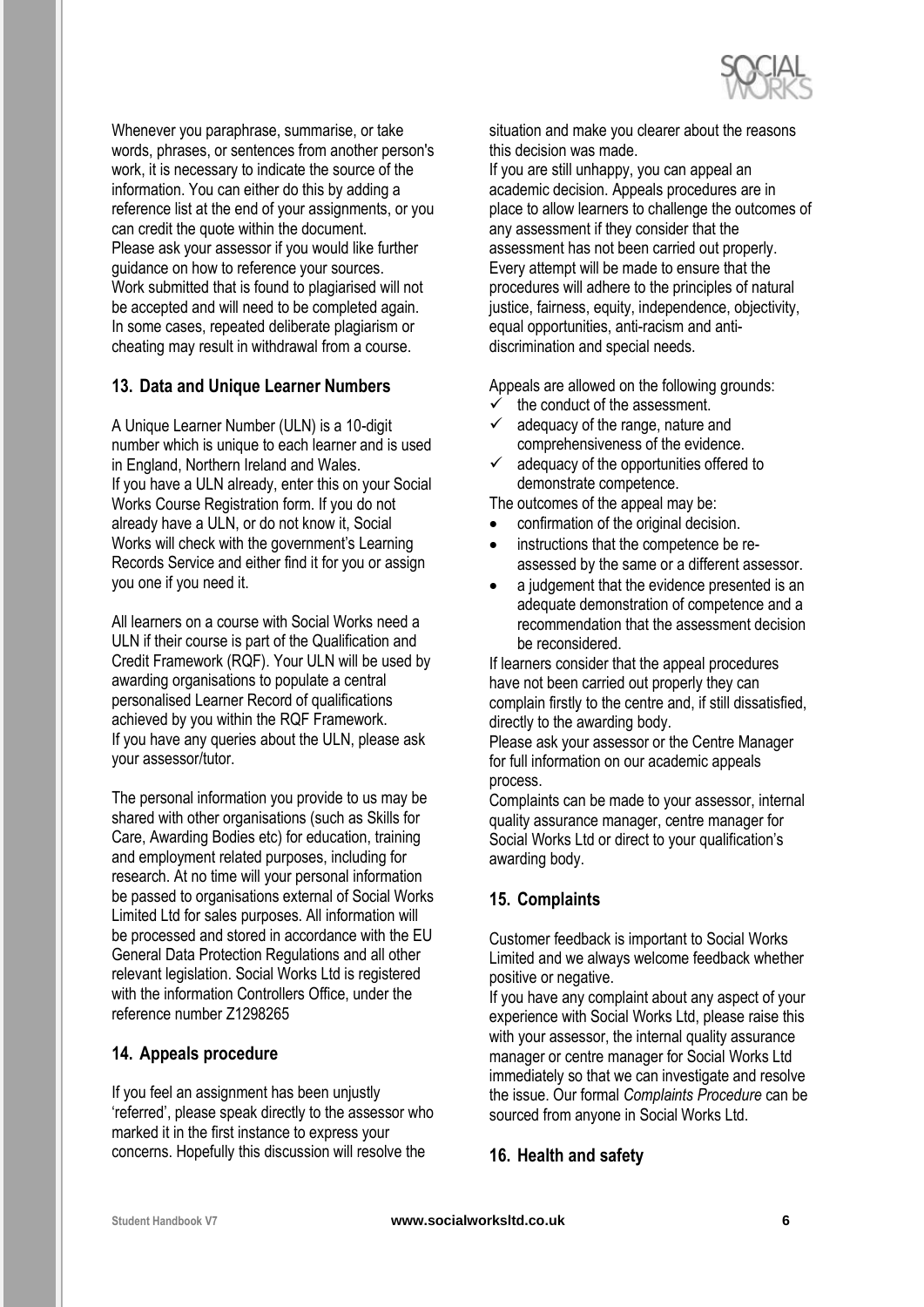

Social Works Limited accepts its legal duties and responsibilities with regard to the health, safety and welfare of its premises, activities, staff, students, visitors and others.

Along with the staff and associates of Social Works Limited, learners and visitors are expected to contribute to creating a healthy and safe environment that helps to ensure that all can become 'safe persons' and 'safe learners'. Social Works Limited, its staff, contractors and directors are committed to implementing high standards of health and safety by:

- conducting assessment of risk, implementing control measures, recording significant findings and providing safe systems for controlling any associated risk
- ensuring appropriate procedures in the event of fire and other emergencies including injuries and dangerous occurrences- with effective recording and reporting to the relevant manager and appropriate bodies
- making sure articles and substances are used, handled, stored and transported sing safe systems to prevent risks to health or safety;
- providing adequate resources to maintain a safe working environment with regard to facilities and welfare arrangements
- ensuring your learning environment will be free of intimidation, harassment, violence, or undue stress, wherever possible
- maintaining a systematic assessment of needs in providing and updating information, instruction, training, and supervision in hazard awareness and risk control. This should allow staff and learner to understand their personal responsibilities for their own safety and that of others, and in co-operating with the company in complying with statutory obligations
- ensuring that those responsible for managing, supervising or purchasing plant, equipment and personal protective equipment, assess the risks, maintain, repair, and ensure that such equipment is safe for use and fit for purpose;
- making sure that activities involving events, field trips and placements are assessed and are safe to undertake
- monitoring health and safety performance and ensuring regular reports are provided to the company directors,

Following this ethos, all learners are asked to adopt a questioning approach to safety and risk management, raising any queries with their assessor or other company representative at the earliest possible time.

You can get a full copy of Social Works Limited's *Health And Safety Policy* from anyone at Social Works Limited

### **17. Equality, diversity & core British values**

Social Works Limited is an equal opportunities employer and aspires to recognizing and respecting the diversity of all the people with whom it interacts. This means that it is the Company's policy that there should be no discrimination, harassment , less favourable treatment or victimization of any employee, associate freelancer, job applicant, customer, learner, provider of services or member of the public either directly or indirectly on the grounds of:

- Race, nationality or ethnic origin;
- Gender, gender re-assignment, marital or family status;
- Disability;
- Trade union membership or activity;
- Sexual orientation:
- Age
- Religion or religious beliefs

It is also company policy that there should be no bullying and that all staff and learners respect the Core British Values of:

- Democracy,
- the rule of law,
- individual liberty.
- mutual respect and tolerance of different faiths and beliefs

The Company is fully committed to providing a good and harmonious working environment that offers equal treatment and equal opportunities to all so that everyone is treated with respect and dignity. Whilst the Social Works Limited recognizes that the overall responsibility for this lies with the Company directors, every employee, associate freelancer, job applicant, customer, learner, provider of services or member of the public, whatever their position within the Company, has some measure of responsibility for ensuring its effective implementation. In this respect everyone should ensure that:

- $\checkmark$  They cooperate with any measures introduced to develop equal opportunities;
- $\checkmark$  They refrain from taking discriminatory actions or decisions which are contrary to either the letter or spirit of this policy;
- $\checkmark$  They do not harass, abuse or intimidate other employees, job applicants, customers, providers of services or members of the public in a manner contrary to either the letter or the spirit of this policy;